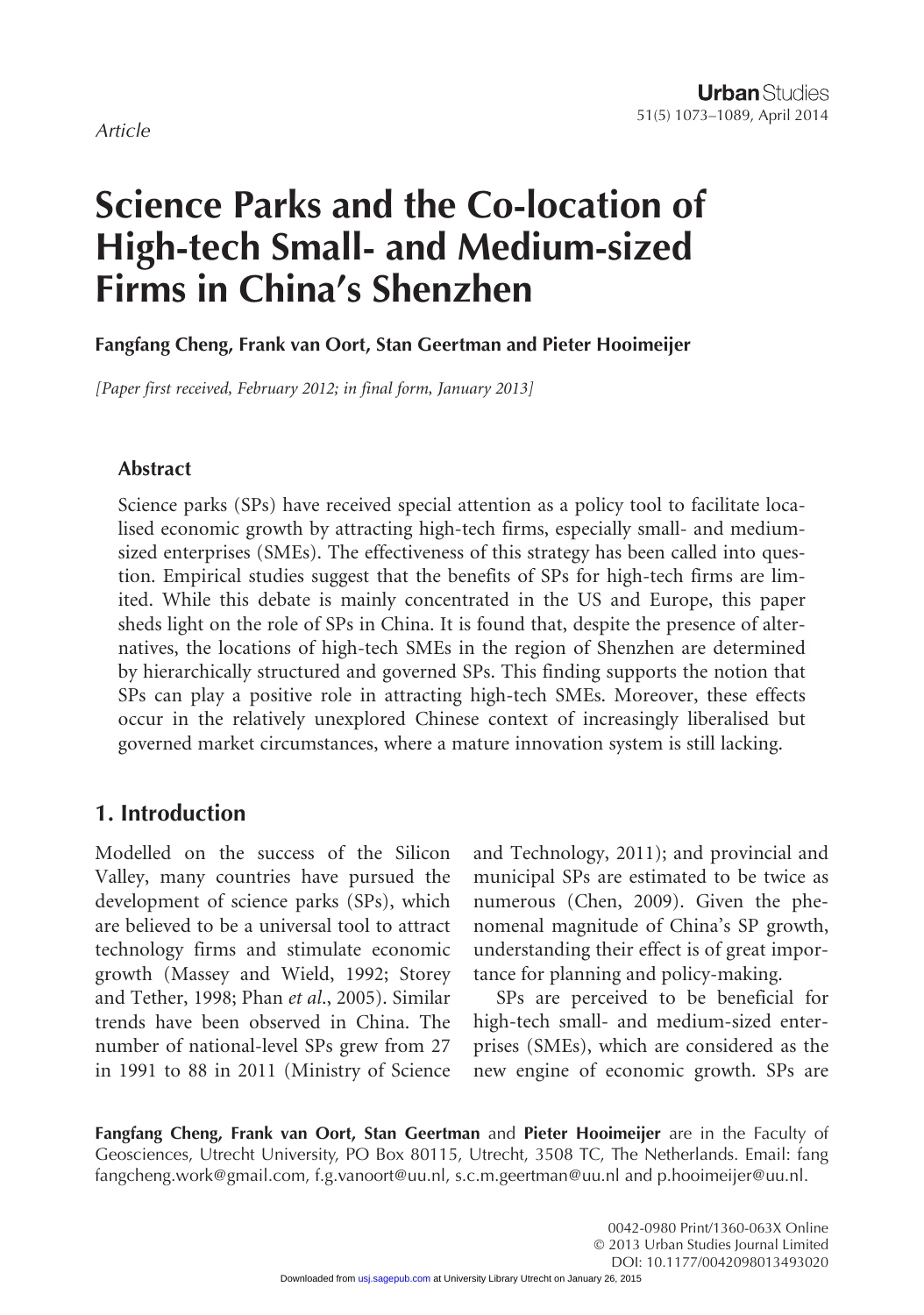property-based initiatives that provide resources and services in logistical, administrative, marketing and financial areas, most of which are essential yet difficult to access for high-tech SMEs (van Dierdonck et al., 1991; Westhead and Batstone, 1998). However, recent empirical studies have led to doubts regarding the effectiveness of SPs. Evidence has indicated that SPs are ineffective in establishing knowledge linkages with local research institutes, stimulating regional technology development, increasing profits and employment (see for example, Garnsey and Heffernan, 2005; Chen, 2009; Chan et al., 2010).

While on-going debates are concentrated in developed countries, this paper attempts to understand the role of SPs in China, which is characterised by strong government support but a weak innovation system (Leung and Wu, 1995; Cao, 2004). Strategically, the Chinese government gives priority to promoting technology transfer from multinational corporations (MNCs) to domestic firms (Zhou and Xin, 2003), rather than developing an indigenous innovation system from scratch. SPs are constructed to provide geographical proximity between MNCs and domestic firms, aiming at creating a catalytic environment for technology transfer (Fang and Xie, 2008). A distinction should be made between SPs and industrial parks (IPs), as the former focus on but are not limited to technologyoriented activities whereas the latter are more production-oriented. A unique feature of Chinese parks is that an administrative (national, provincial, municipal or local) level is assigned to each park as a certificate. Parks at higher administrative levels have priorities in policy incentives and resources allocation (Walcott, 2002). And parks with outstanding performances can be promoted to higher levels.

Specifically, this paper explores whether the presence of SPs increases the probability

of a location attracting high-tech SMEs, and whether the administrative hierarchy makes a difference. Shenzhen is chosen to be our study area, given its sufficiently large hightech sector, relatively liberalised market and enthusiastic local government favouring high-tech development. Electronics is chosen to be our study sector as it is the most prominent high-tech sector in Shenzhen or even China. We classify our study firms into high-tech SMEs, non-hightech SMEs and large firms to differentiate individual firms' actual technology level. Comparisons between these three groups of firms are included to improve understanding and interpretation of the empirical results.

## 2. High-tech SMEs' Locations, Science Parks and Chinese Industrial Policy

The empirical literature suggests that hightech SMEs are heavily concentrated in certain regions, cities and towns. This section discusses high-tech SMEs' location factors in general such as agglomeration and SPs in particular. The last part explores the historical and institutional development of industrial policies in the China context.

## 2.1 Knowledge, Agglomeration and Hightech SMEs Locations

Research conducted in the spirit of economic geography and urban economics has focused on exploring the geographical aspects of knowledge externalities and the localisation of innovative or high-tech firms, stressing the fundamental role that proximity plays in mediating the processes of knowledge creation, transmission and appropriation (Audretsch, 1998).

The creation and diffusion of knowledge are critical drivers for high-tech firms' development. New knowledge changes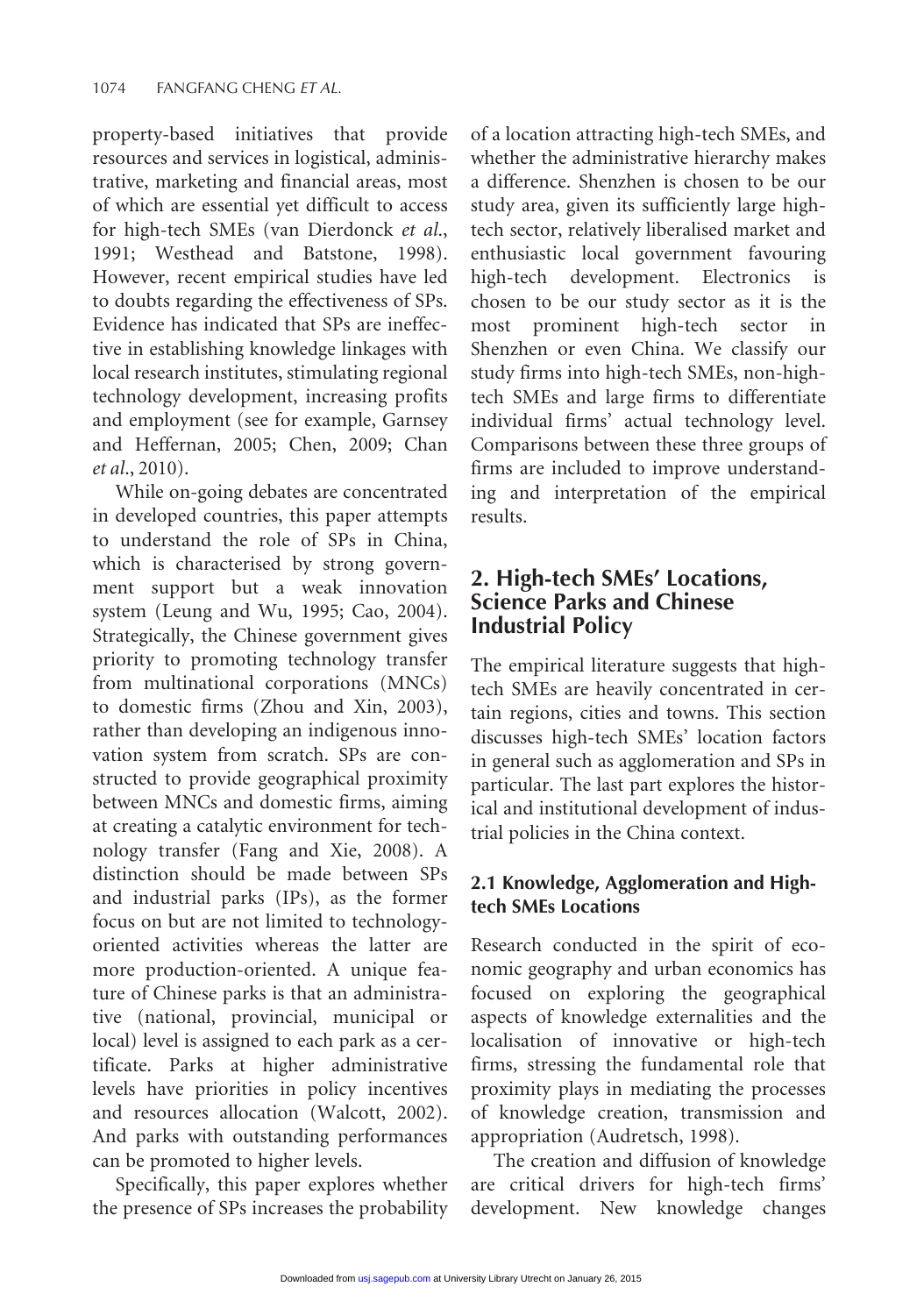products, markets, market structures, production technologies and organisational structures. It can be seen as a separate production factor or as an attribute linked to capital goods and labour. In endogenous economic growth theory, knowledge is seen as an output of investment in research and development (R&D) (Aghion and Howitt, 1992). This kind of investment can be defined more broadly as knowledge-intensive inputs, as in new capital goods and new labour, to increase R&D.

R&D investments, however, are often too expensive and risky for small firms to afford. The growing literature on innovation and high-tech firms has found that knowledge spillovers play an important role in fostering firms' innovation and economic performance (Doring and Schnellenbach, 2006). High-tech SMEs tend to locate in areas with dense R&D activities, such as universities and private R&D activities (Ponds et al., 2010, Varga et al., 2012).

Agglomeration economies may be another important location factor. The agglomeration economies incorporate the urbanisation economies and localisation economies. Urbanisation agglomeration economies refer to externalities associated with the co-location of productions and services from a wide range of activities (Jacobs, 1969; Scott, 1988). Localisation economies are externalities associated with the presence in the locale of many other firms in the same industry or sector. These firms share common inputs for production and similar technologies in the production process (Chinitz, 1961; Enright, 1994; Malmberg, 1997). Both approaches lead to the hypothesis of expected higher productivity in cities, especially in small conglomerated areas such as SPs and campuses (van Soest et al., 2006).

A trend of co-location of high-tech firms with firms engaged in related manufacturing activities has been noted (Feldman and Florida, 1994; Bathelt et al., 2004). A distinction, however, should be made between large firms and SMEs. A large firm, often the leading firm in a sector, is very likely to use up-to-date technology relevant to this sector and there is a high chance of knowledge diffusion in its geographical proximity through formal (for example, sub-contracting, spinoffs) or informal linkages (Sternberg and Tamásy, 1999; Rama et al., 2003). By contrast, regular SMEs share similar material inputs with high-tech SMEs and often use conventional technologies in the production process; they may compete with and even become high-tech SMEs if they upgrade their technology level in the development process.

#### 2.2 The Role of Science Parks

SPs are policy instruments that provide tenant firms with a wide range of support services and resources to localise knowledge and economic growth. Particularly, SPs provide tenant firms with privileged (geographical and organisational) access to knowledge (universities, research institutes or knowledge-based firms) (Westhead et al., 2000). Establishing at a SP would thus be considered to be beneficial for high-tech SMEs, which may be in urgent need of those resources and a platform to interact with other firms and universities, suppliers and customers.

Without a uniform definition, SPs around the world vary significantly in form, scale and function. Siegel et al. (2003) suspect that existing empirical studies could be masking significant differences of various types of SPs. Therefore it may be important to distinguish them.

Most SPs are policy-driven, governmentsponsored initiatives, whereas others originate from spontaneous clusters (Huang et al., 2012). Policy-driven parks may enjoy sufficient resource allocation and supportive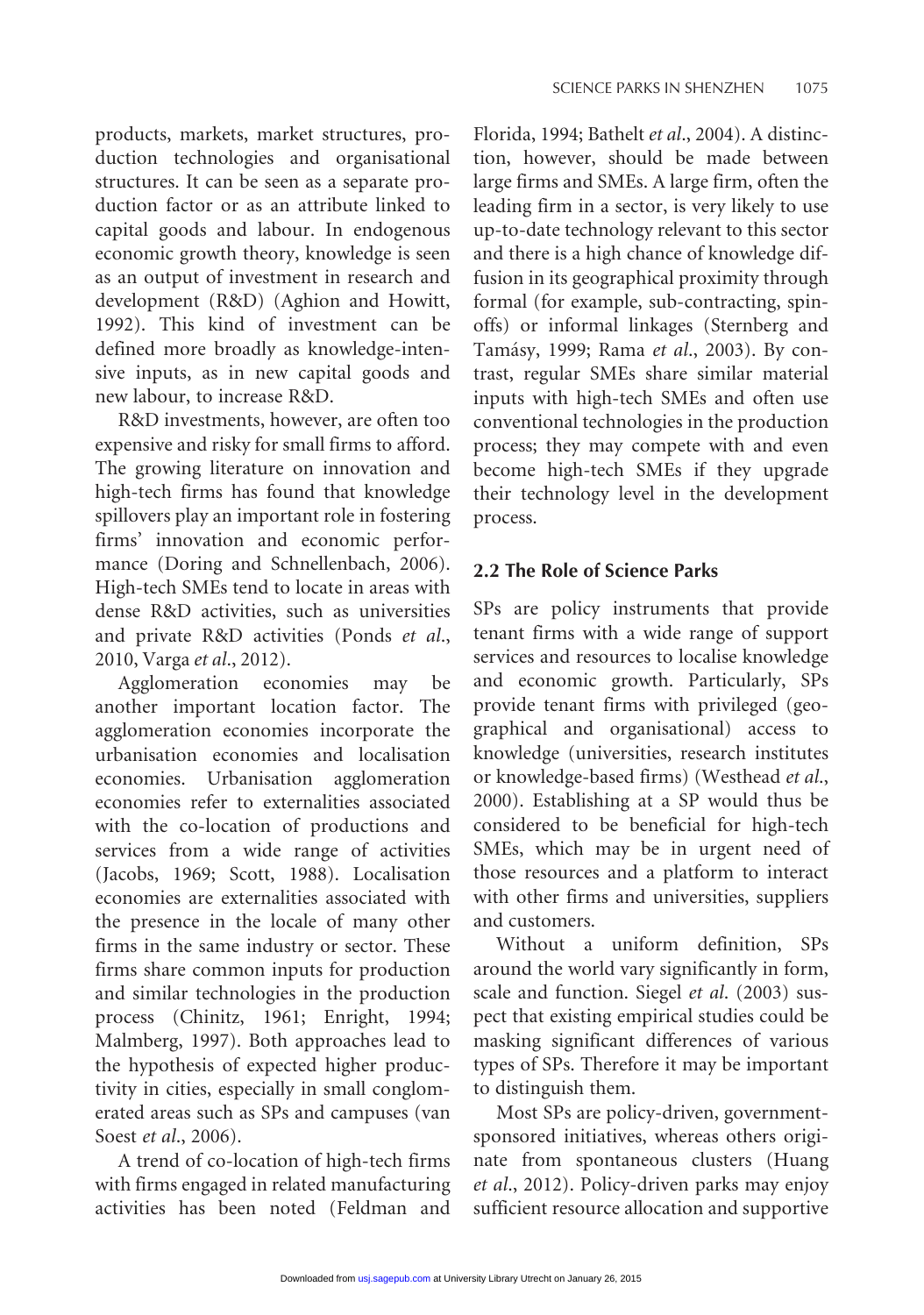policies from the government. However, that does not necessarily lead to successful development of those parks. For example, Anttiroiko (2009) describes a complete failure of the SPs in Osaka. In addition to bad timing (the Japanese economic downturn in the early 1990s), over-involvement of the government leads to major problems such as site selection, budget overruns, overrepresentation of government departments on site and, most importantly, a missing wellfunctioning innovation system. Also, Phillips and Yeung (2003) find that the Singapore government's policy to stimulate knowledge transfer in the Singapore SP barely succeeded. Instead, firms chose to locate there to take advantage of the physical infrastructure, support services, convenient location and preferential government policies, rather than to establish links with universities or other tenants. Knowledge flows between tenants and university as well as the local embeddedness of firms are rather weak. This is largely due to the park's lack of consideration regarding the affordability of operation costs and a careful match between infrastructure/resource provision and firms' needs.

Most European and North American countries focus on developing linkages with universities. For example, almost all SPs in the US and the UK are affiliated with local universities and/or research institutes (Castells and Hall, 1994, Westhead and Storey, 1995). This reflects an assumption that technological innovation stems from scientific research and that parks can provide a catalytic incubator environment for the transformation of 'pure' research into production (Westhead, 1997). In other countries such as Germany and Japan, SPs do not focus exclusively on establishing linkages with universities (Storey and Tether, 1998; Anttiroiko, 2009). Despite the difference, it is expected that, within SPs' geographical proximity, a certain level of formal

and informal synergies among tenant firms, universities, producers and consumers can be promoted for the cross-fertilisation of ideas and knowledge.

Exemplar case studies, however, show different evidence relating to the effectiveness of SPs. By comparing on- and off-SP firms in Sweden, Lofsten and Lindelof (2002) find that on-park firms are more likely to establish links with local universities. Using similar methods, Colombo and Delmastro (2002) find that SPs in Italy perform well in attracting high-technology firms and increasing employment. Avnimelech et al. (2007) found that SPs in Israel are influential to firms' location decision and effective in (re)shaping the geographical distribution of high-tech SMEs.

Based on a high-tech firm survey in Israel, Felsenstein (1994) suggests that SPs location and university links have only a minor role in promoting innovation. Locating at a park is rather for image building, which is also confirmed in many other countries (see for example, Westhead and Batstone, 1998; Phillips and Yeung, 2003; Ferguson and Olofsson, 2004). This is especially true in developing countries, where conventional production/locational factors instead of knowledge are the major determinants for firm growth.

## 2.3 Industrial Policy and Firm Location in China

Before the economic reform, China's economic system was a socialist command economy. Firms' location decisions were heavily influenced by socialist ideology, national defence and economic pragmatism (Lo, 1987). Economic laws and mechanisms barely existed and therefore had little relevance in China at that time.

A market economy has been progressively established in the 1990s (Wu, 2010), which led to a soaring number of private firms and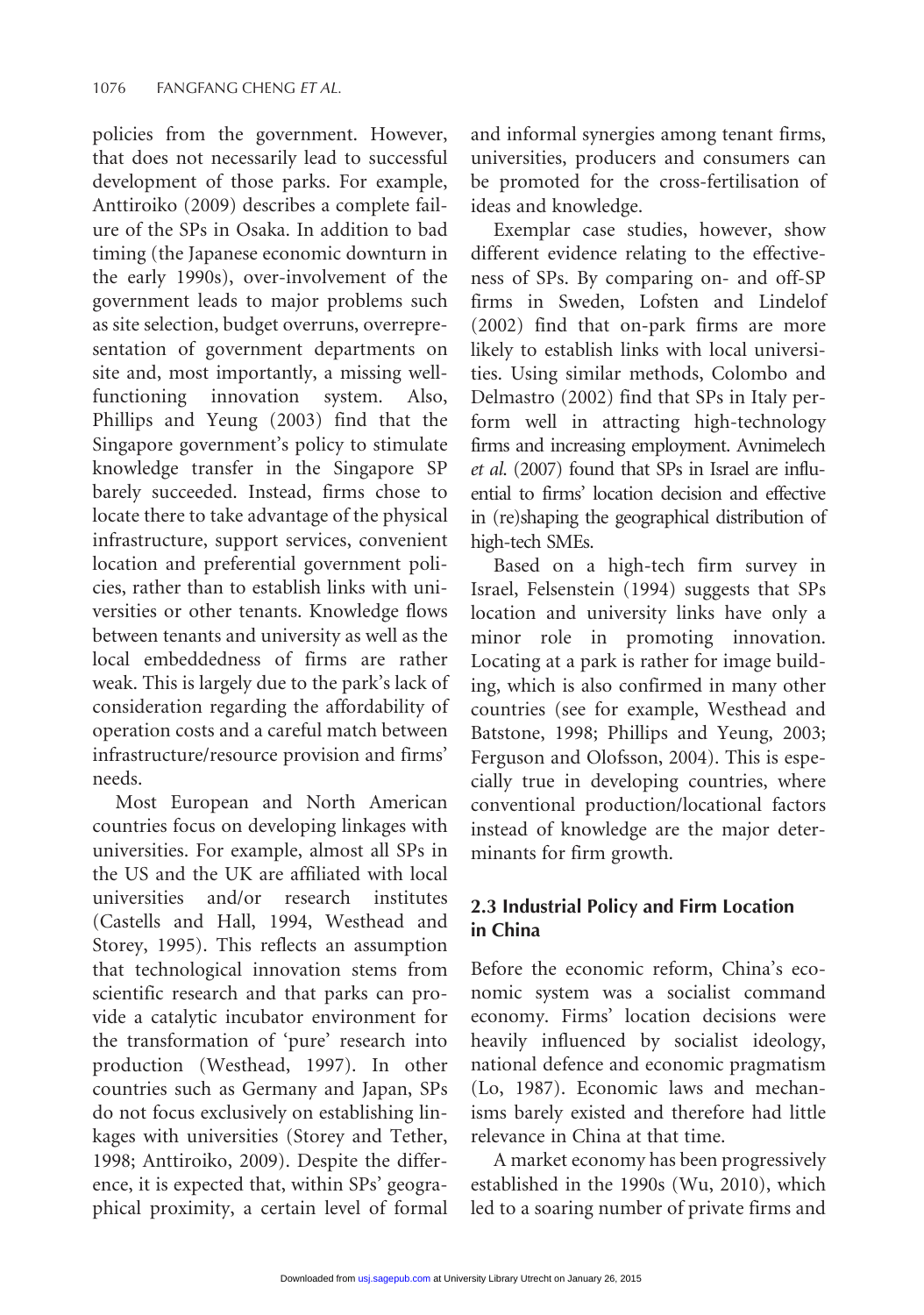changing spatial distribution of firms. By 1998, private firms constituted 98.2 per cent (7.8 million units) of China's industrial enterprises (State Statistics Bureau, 1999). Market mechanisms and competition drive both private and state-owned firms to seek higher profits and lower costs. He et al. (2007) detect increasing geographical concentrations of firms in (large) cities with natural advantages and/or policy incentives, suggesting that firms now respond not only to policy but also to market forces in their location decisions.

The past two decades have seen a policydriven movement towards high-tech sector development.  $SPs<sup>1</sup>$  are frequently used as policy instruments to stimulate high-tech development (Walcott, 2002). There were 54 national-level and 107 provincial-level SPs by 2007. The number of municipal SPs is estimated to be even higher, but no reliable data are available (Chen, 2009). How those parks have influenced the location decisions of high-tech firms may be different than in Western countries, given China's different context in at least two respects.

First, China is still in the process of industrialisation, price competition and an accelerating Fordist economy. High-tech developments in China mainly concentrate on the production of high-tech goods rather than upgrading the innovation system (Westhead et al., 2000). Consequently, many parks function as the distribution, processing and trading centres for foreign technology firms instead of technology hubs (Cao, 2004). On-park domestic firms were primarily engaged in assembling and manufacturing high-tech products (Walcott, 2002). The motivation of those firms to locate in SPs may be seeking lower production costs and/or sub-contracting opportunities from adjacent foreign technology firms, rather than pursuing technology advancements.

Secondly, what distinguishes the Chinese context is the hierarchical structure of SPs. National-level parks enjoy the most preferential policies, such as direct federal government funding, government-sponsored programmes and tax incentives. For example, national-level park firms enjoy up to 10 types of tax exemption or reduction (State Administration of Taxation, 1991; State Scientific and Technological Commission, 1991). Those firms also receive financial assistance and social assistance for employees, such as subsidised housing and local hukou (residence permit) (State Scientific and Technological Commission, 1991; Guangdong Provincial Government, 1992). Correspondingly, the entry barriers to national-level parks are more demanding in terms of the firm's sector, R&D capacity and pollution control.

In recent years, political decentralisation, characterised by fierce competition between local governments (Zhang and Wu, 2006), has revealed a more complicated picture of the distribution of high-tech firms. Encouraged by the national policy of technology development, hundreds of SPs and IPs were constructed in the late 1990s (Chen, 2009). The local governments compete with their counterparts to attract more firms to their parks, to sell off land for more revenue (Felsenstein, 1994) and to generate higher growth rates (Storey and Tether, 1998). This results in extremely low-priced land and extensive tax exemptions (Zhang and Wu, 2006). Local governments also manipulate the rules of SP management—for instance reducing the entry barriers for firms that would otherwise be unqualified, seeking not only low operation cost but also a park's 'brand name'. This phenomenon has created an extremely mixed and chaotic distribution of high-tech and regular manufacturing firms in SPs.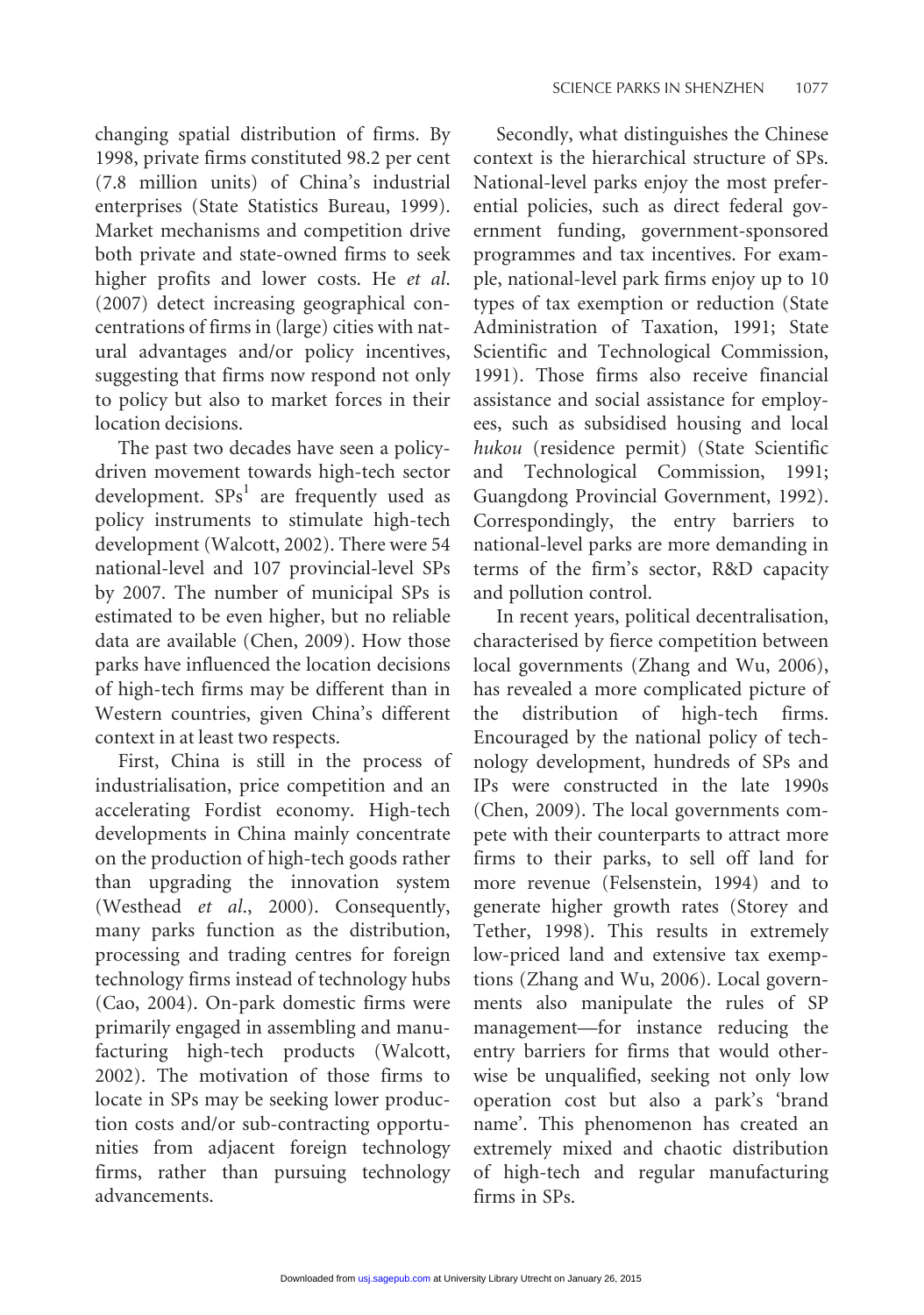These combined forces have greatly shaped the landscape of SPs and high-tech firms in China. What is missing in the literature, however, is the recognition of the hierarchical structure of SPs in the Chinese context and its critical role in determining the spatial distribution of high-tech firms in comparison with regular manufacturing firms. In this paper, we try to bridge this gap by modelling the impact of SPs at different administrative levels based on the probability that a locality will have hightech firms. The presence of SPs, together with policy plans at different levels, are part of the output of a political process in which urban space is assigned certain qualities and through which these qualities can be (re)shaped. If firms are certified as hightech firms or have high levels of R&D investment, they are more likely to be admitted to enter SPs, or become more interested in locating there. With more political power and resources to support technology upgrades at manufacturing firms (especially SMEs), parks at higher administrative levels are more attractive to high-tech firms than to other firms. Thus, we hypothesise that the probability that a location will attract high-tech firms is positively related to the presence of SPs and their associated administrative levels.

# 3. Methodology

## 3.1 Study Area and Data

Shenzhen is one of the most important and dynamic high-tech cities in China. It was originally established as a special economic zone (SEZ) in 1980 to operate a socialist market economy given its proximity to Hong Kong (Zhu, 1996). Over the following three decades, Shenzhen received a huge inflow of industrial investments, most of which have been low-tech manufacturing activities like

assembly (Enright et al., 2005). Compared with their foreign counterparts, Shenzhen's manufacturing firms have thin profit margins (Linden et al., 2009), which have further been eroded by the rising costs of land and labour in recent years (Gu and Chen, 2001; Shenzhen Planning Bureau, 2006).

The central and local governments realised the urgent need for technology upgrading to support sustainable economic growth (Shenzhen Bureau of Trade and Industry, 2001; Ng, 2003). A key strategy implemented was to build SPs to promote high-tech clusters and growth. The first science park in China, the 'Shenzhen science park' (Shenzhen Keji Yuan), known as Shenzhen High-tech Industrial Park (SHIP) today, was established in 1985 (Rama et al., 2003), followed by a soaring number of other types of high-tech parks and IPs. By 2007, there were 52 parks in Shenzhen, including one national-level (SHIP), 16 municipal-level SPs and 35 local-level IPs (see Figure 1).

The various types of parks exhibit significantly different development paths and mechanisms, shaped by the objectives of the parks' key players. SHIP was established in 1985 by the Shenzhen Municipality and the Chinese Academy of Science, aiming to promote technology-based manufacturing activities in Shenzhen. It was certified in 1995 as the first national-level park in China. More than 3000 firms are located in SHIP today, one-third of which are hightech firms, generating about 15 per cent of the total output of Shenzhen—that is, 335 billion Yuan in 2011. The management, however, has gradually shifted from joint management to sole management by the government. The increasing government involvement on the one hand guarantees stable resource allocation, while on the other hand reinforces the role of SHIP as a political showcase instead of an innovation hub. Whether this is attractive for hightech SMEs remains to be answered.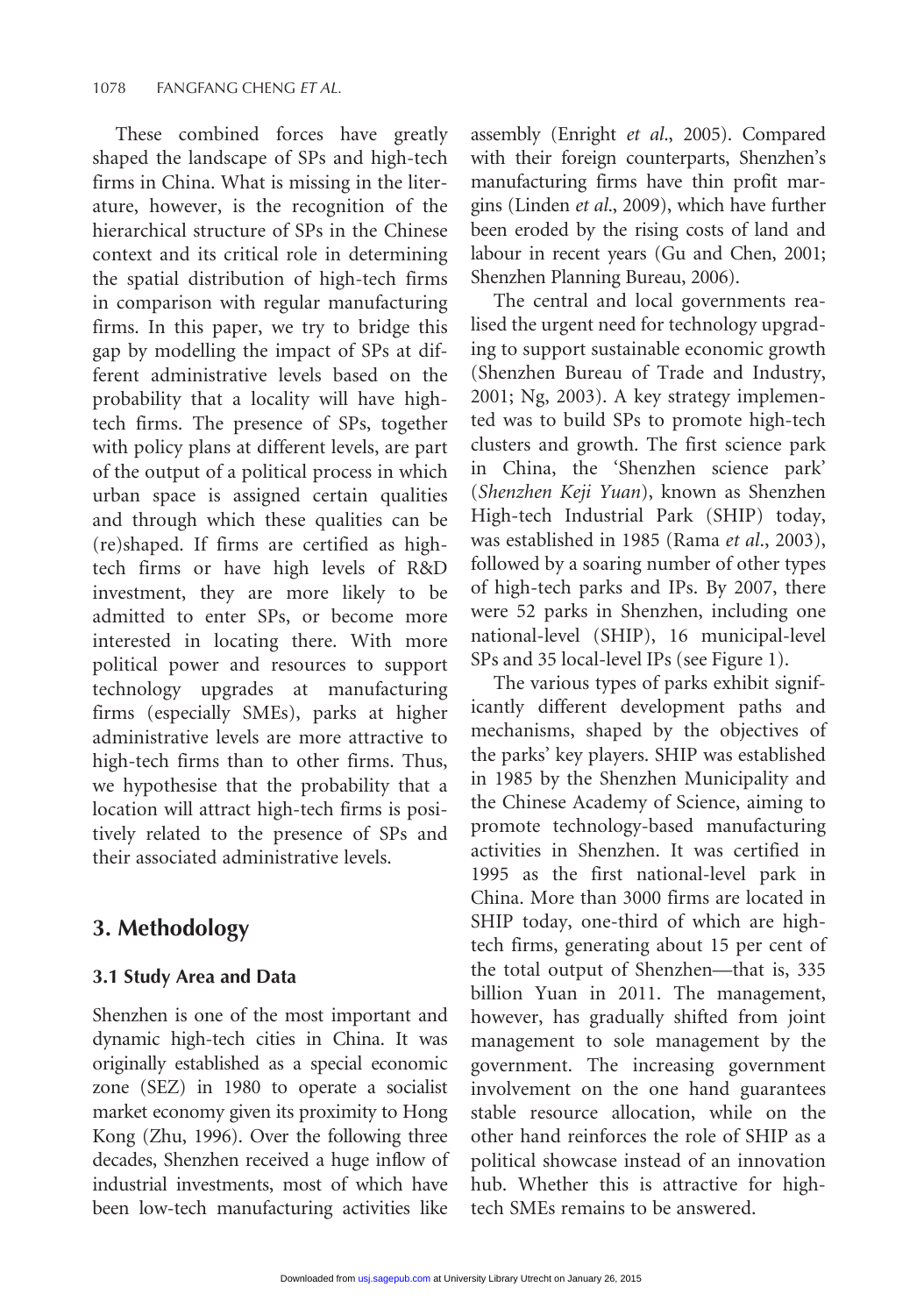

**Figure 1.** The spatial distribution of parks in Shenzhen. Source: Shenzhen Planning Bureau (2009).

Municipal- and local-level parks are often jointly established by the local government and private firms and/or developers. The local governments regularly provide land and preferential policy; private firms and/or developers provide funding. The main objective of these parks is to generate quick revenue, both for local governments and for manufacturing firms. The target firms are therefore production- rather than research-based, given their short-term economic growth objectives.

For the empirical analysis, we use a database of 2076 firms in electronics

manufacturing, a fast-growing high-tech sector. Firm-level data were obtained from the Shenzhen Industrial Enterprise Survey 2007, maintained by the Shenzhen Bureau of Trade and Industry (SBTI). The survey provides firm-specific information, including firm location, employment, annual turnover, R&D employment and R&D expenditure. Firms with an annual turnover of less than 5 million CNY (approximately 0.8 million USD) are not included given the large number of firms (0.3 million in total). Although biased downward, this survey consists of companies that generate 97 per cent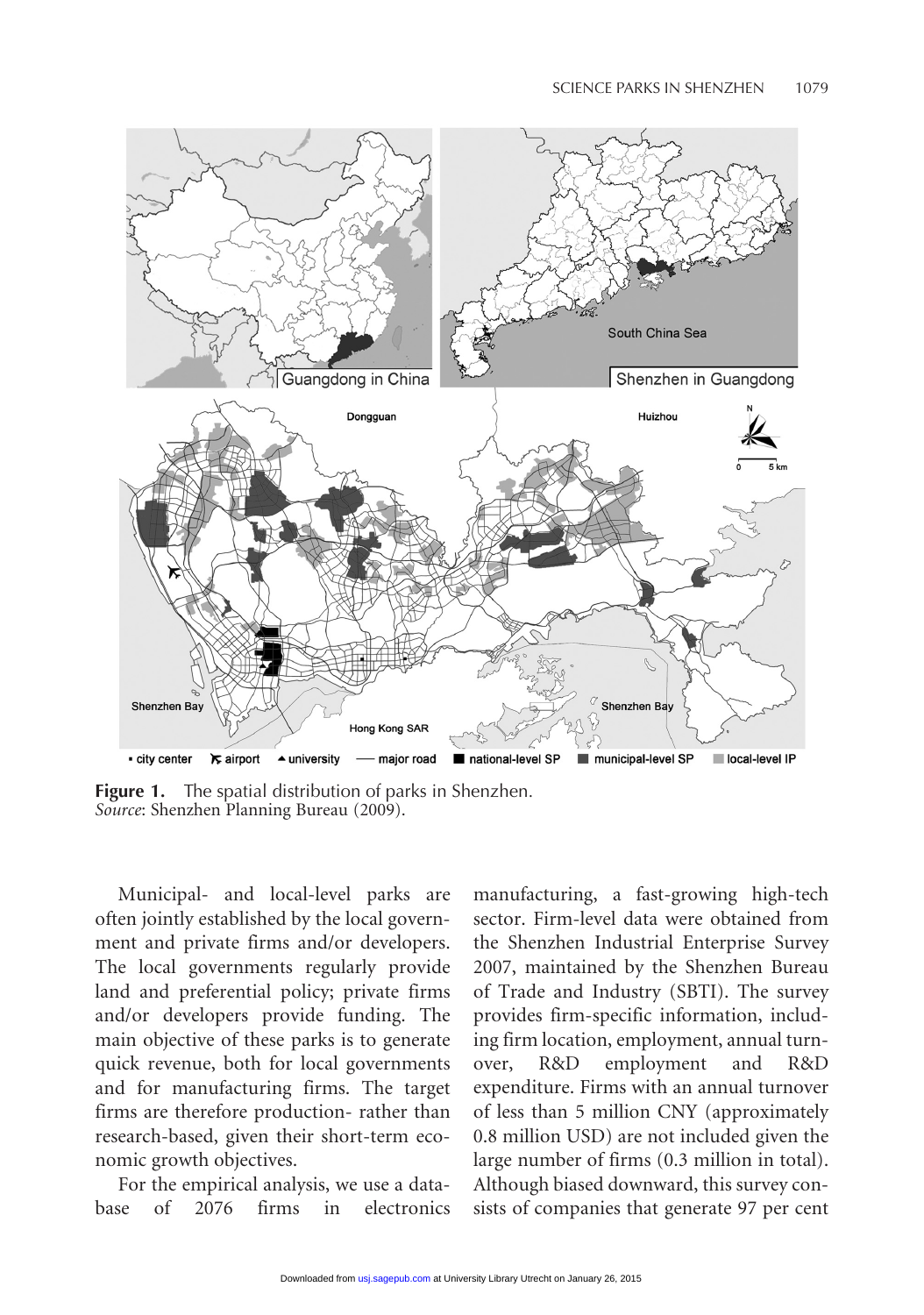

Figure 2. The spatial distribution of high-tech SME counts.

of the industrial output (Shenzhen Statistics Bureau, 2008) and thus we consider the bias to be rather limited and acceptable.

As there is no universal definition of a high-tech firm (Grinstein and Goldman, 2006), we define firms with a research inten $sity<sup>2</sup>$  that is one-third higher than the average to be high-tech. Consequently, 700 hightech SMEs,<sup>3</sup> 1020 non-high-tech SMEs and 353 large firms are identified. Figure 2 illustrates the uneven spatial distribution of high-tech SMEs. High concentrations are found in the south-west region of the city, particularly in areas adjacent to SHIP. In contrast, the majority of the eastern areas have zero high-tech SMEs.

#### 3.2 Empirical Model

To estimate the effect of place-based circumstances, we use the smallest administrative spatial unit in China, shequ (literally translated as community), as the geographical unit for the analysis. Each firm is allocated to one of the 601 shequs in Shenzhen and the numbers of three types of firms (high-tech SMEs, non-high-tech SMEs and large firms) in each shequ are used as dependent variables.

We have seen the uneven distribution of high-tech SMEs. To explore the factors that determine this distribution, we first considered a Poisson model, which is often used to analyse count data. An alternative method, the zero-inflated Poisson (ZIP) model, is also considered given the large amount of zeros (Burger et al., 2009). The ZIP model is used to distinguish between two different processes: one only generates zero counts due to certain constraints, while the other generates zero as well as other outcomes that follow a Poisson distribution. With predictor variables for the zero-inflation condition (i.e. the reasons for excessive numbers of zeros) the ZIP model allows us to model the two processes simultaneously.

The independent variables employed in this analysis serve as proxies of the four groups of factors discussed in the second section. Additionally, the predictor variable, which explains the zero inflation, is also discussed here. Table 1 gives an overview of the descriptions and data sources for the variables used in this research.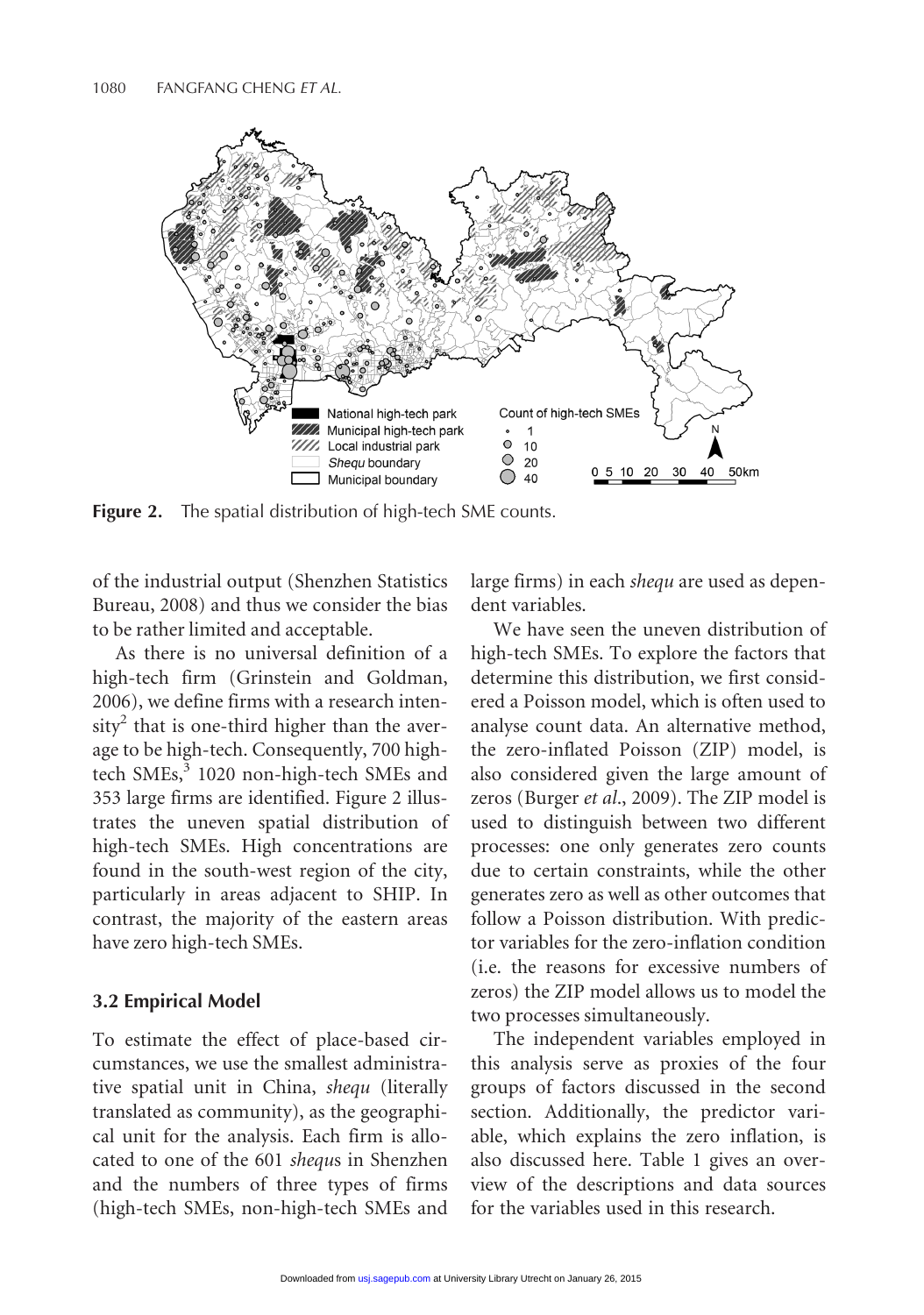| Independent variable                                                                                       | Measurement                                                                            | Data source                                                |  |
|------------------------------------------------------------------------------------------------------------|----------------------------------------------------------------------------------------|------------------------------------------------------------|--|
| Science park<br>National-level science park<br>Municipal-level science park<br>Local-level industrial park | Dummy ( $yes=1$ ; $no=0$ )<br>Dummy (yes=1; no=0)<br>Dummy (yes=1; no=0)               | Development plan 2006-10<br>(SPB, 2005)                    |  |
| Agglomeration economies<br>Population                                                                      | Number of residents (persons)                                                          | Population survey 2007 (SPO,<br>2008)                      |  |
| LQ of electronics                                                                                          | Employment LQ of electronics<br>in manufacturing                                       | Shenzhen Industrial Enterprise<br>Survey 2007 (SBTI, 2008) |  |
| Related firms                                                                                              |                                                                                        |                                                            |  |
| Large firms in electronics                                                                                 | Number of large firms in<br>electronics                                                | Shenzhen Industrial Enterprise<br>Survey 2007 (SBTI, 2008) |  |
| Regular SMEs in electronics                                                                                | Number of regular SMEs in<br>electronics (i.e. not engaged in<br>high-tech activities) |                                                            |  |
| Knowledge spillovers                                                                                       |                                                                                        |                                                            |  |
| Distance to university town                                                                                | Network distance based on<br>road network (metres)                                     | Transport network (SPB, 2008)                              |  |
| R&D investment (capital)                                                                                   | 10,000s CNY (approximately<br>15,000 \$US)                                             | Shenzhen Industrial Enterprise<br>Survey 2007 (SBTI, 2008) |  |
| Planning restriction<br>Share of planned<br>manufacturing land                                             | Planned manufacturing land<br>area/total land area<br>(percentage)                     | Zoning plan 2006-10 (SPB,<br>2005)                         |  |

**Table 1.** Measurement and data source of independent variables

#### Explanatory variables for the Poisson process

Science parks. Based on the Development Plan of Shenzhen (2006–10), three types of parks can be identified namely, national-level SPs, municipal-level SPs, and the local IPs. There is no provincial-level park in Shenzhen, due to its distinct status as a so-called special economic zone. Three separate dummy variables are generated to represent the presence of those three types of park.

Agglomeration economies. The agglomeration economies incorporate the urbanisation economies and localisation economies. Urbanisation economies are reflected in the size of the total population of each shequ.

Population is the standard measurement of urban size in studies of urbanisation economies (Bathelt et al., 2004; Hanink et al., 2011). The data used for the calculation of this variable are derived from the population survey conducted by the Shenzhen Police Office. A log transformation is performed to achieve a normal distribution. The location quotient (LQ) is often used by economic geographers to measure the overrepresentation or concentration of a particular activity (for example, Krugman, 1991). In this paper, we use employment LQ of the sector of electronics to capture localisation economies in each shequ. The LQ is calculated as a shequ's share of employment within the electronics sector to its share of Shenzhen's total employment.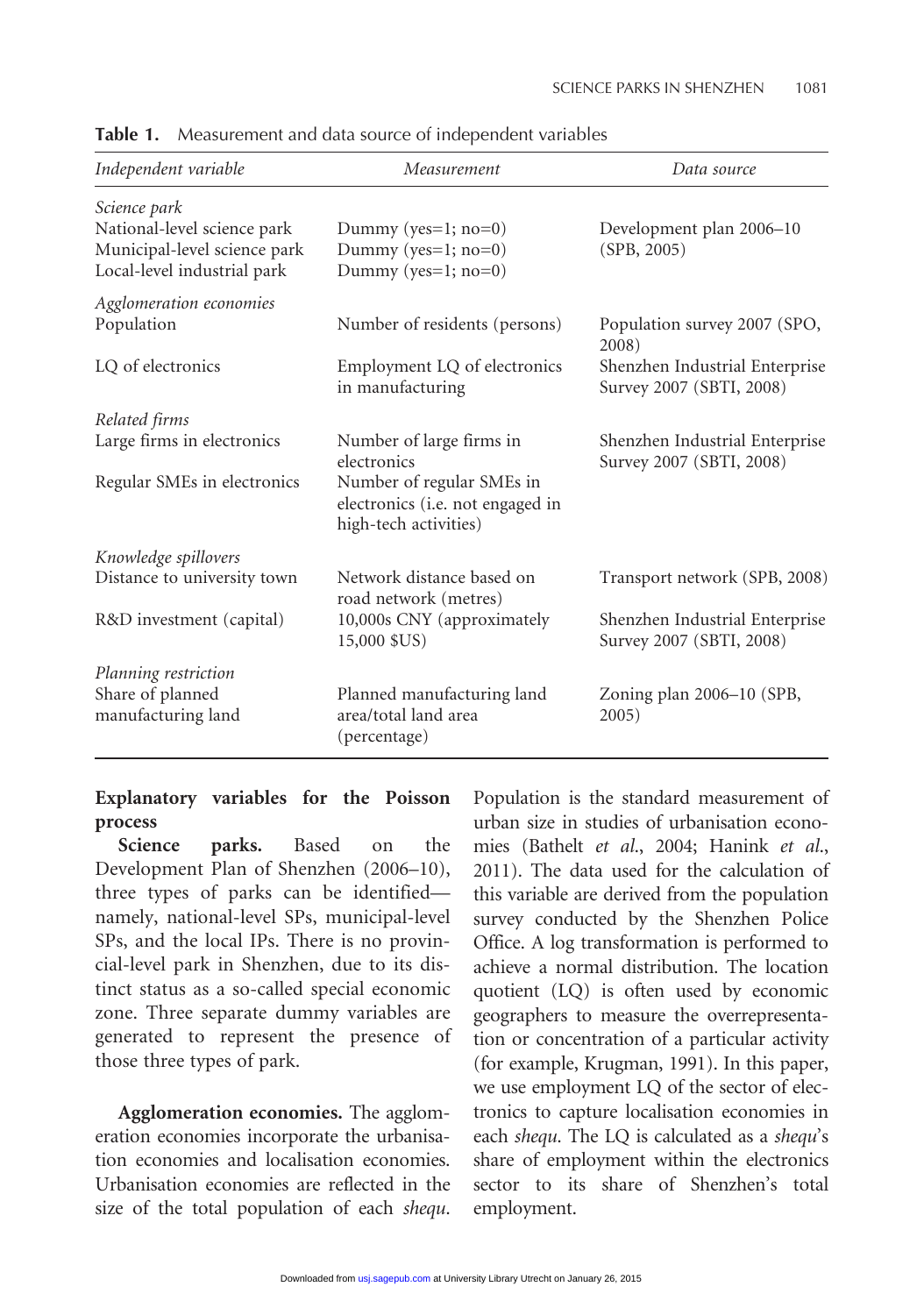Related firms. The numbers of large firms and non-high-tech SMEs in each shequ are used to measure the effect of manufacturing firms in the electronics sector.

Knowledge spillovers. Proximity to universities is considered an important location factor due to its potential of knowledge spillover for high-tech firms (McGee, 1991). The effect of universities is measured by the network distance from each shequ to the University Town in Shenzhen (DUNIV). This University Town hosts the only university in Shenzhen, the Shenzhen University, and three graduate schools of top universities in China— Tsinghua, Peking University and Harbin Institute of Technology, which are all based in other cities in China. Those graduate schools function as their branch campus in Shenzhen. To calculate the distance, we first constructed the transport network based on the spatial database provided by the Shenzhen Planning Bureau (SPB). Subsequently, with the help of ArcGIS Network Analysis, the distance from each shequ to the University Town is calculated.

Private R&D activity is considered another important location factor for hightech SMEs. To measure the effect of private R&D, we use the aggregated R&D investments made by electronics manufacturing firms in a shequ. Given the fact that 90 per cent of the R&D investments come from private firms in Shenzhen, and public R&D investments are often complementary to private ones (Yi et al., 2011), this proxy for the localised stock of R&D can serve the purpose of our analysis.

#### A predictor variable for zero inflation

Planning restriction. In the ZIP model, we need to specify a predictor variable for zero inflation—i.e. an excessive amount of zero observations. In this study, a major

factor contributing to the number of zeros is the planning control in Shenzhen, which requires manufacturing firms to locate in certain areas. The regulatory detailed plan (kongzhixing xiangxi guihua, equivalent to zoning) restricts manufacturing activities at sites designated for non-manufacturing land uses. Those shequs without planned manufacturing land in those two plans have no chance of containing firms—i.e. they are structural zeros. Therefore, planning restriction, measured by the share of planned manufacturing land, is taken as our predictor variable for zero inflation.

# 4. Empirical Analysis

Before running the model, we first calculate the variance inflation factor (VIF) in Stata to check for possible multicollinearity.<sup>4</sup> The results are satisfactory, with the highest VIF of 2.59 and a mean VIF of 1.67, indicating that the proposed variables are not highly correlated.

Furthermore, we tested for spatial autocorrelation of the variables using Moran's I. Spatial autocorrelations are detected in the variables of population, LQ of employment, the number of large firms and R&D investment. A spatial lag model was then employed to correct for spatial autocorrelation. However, none of the spatial lag variables is statistically significant; neither statistical tests nor comparisons with the original ZIP model show significant improvement. Therefore, we decided to retain the original ZIP model. Details of the spatial autocorrelations and spatial lag model estimates are available from the authors upon request.

#### 4.1 Estimates for SPs

The national SP exhibits strong positive impacts on high-tech SMEs, as expected (Table 2). Both national- and municipallevel parks are found to be positively related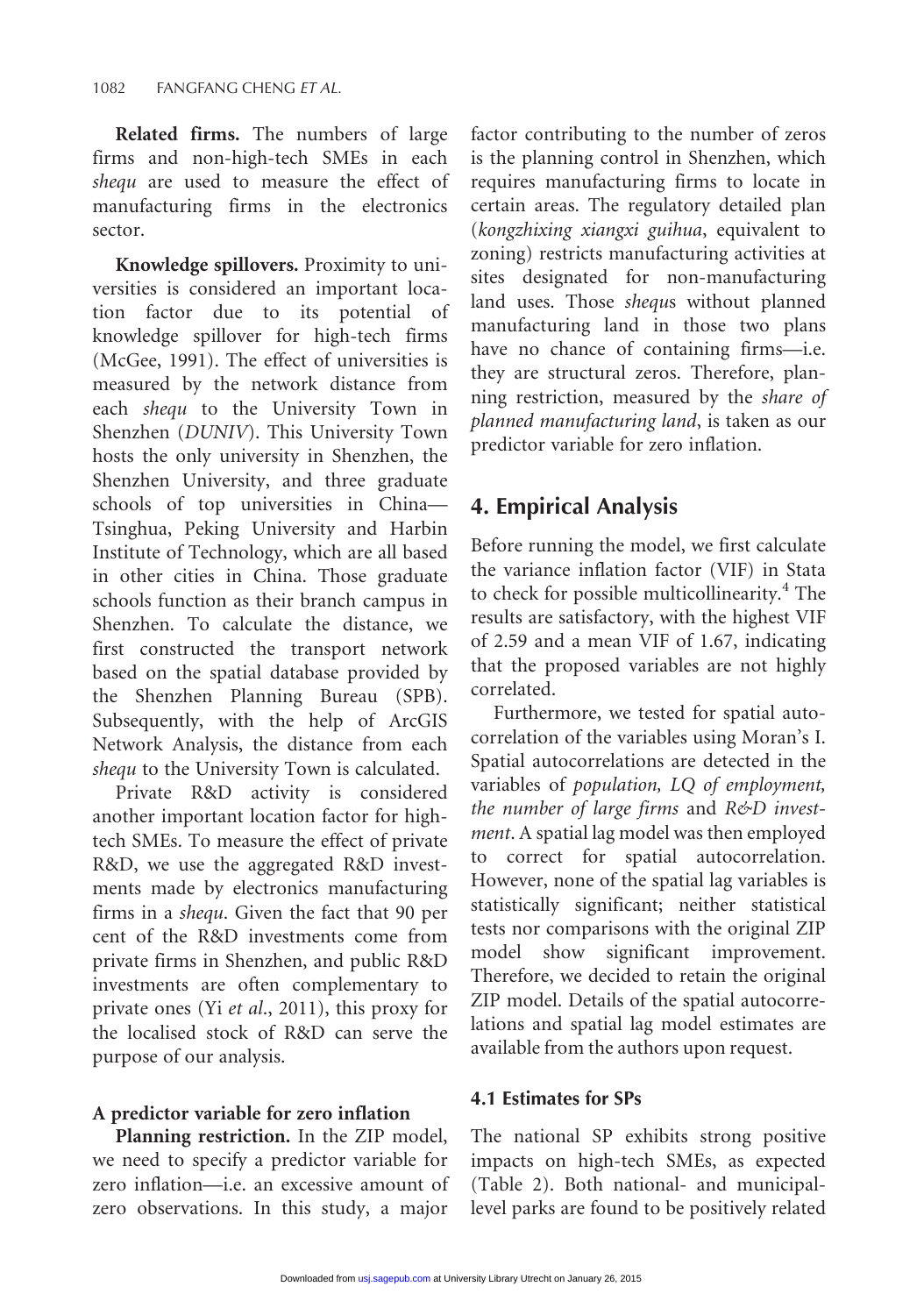| Variable                                               | Model 1<br>Number of large<br>firms | Model 2<br>Number of<br>non-high-tech SMEs high-tech SMEs high-tech SMEs | Model 3<br>Number of       | Model 4<br>Number of   |
|--------------------------------------------------------|-------------------------------------|--------------------------------------------------------------------------|----------------------------|------------------------|
| National-level science park<br>(SHIP)                  | $1.177^\ast{}^\ast$                 | $-0.404$                                                                 | $0.773^\ast{}^\ast$        | $1.192^{\ast\ast\ast}$ |
| Municipal-level science park                           | $0.987^{\ast\ast\ast}$              | $0.497***$                                                               | $0.539***$                 | 0.162                  |
| Local-level industrial park                            | $0.716***$                          | $0.437***$                                                               | 0.354                      | 0.124                  |
| <i><u><b>Urbanisation</b></u></i>                      | $0.391^{\ast\ast\ast}$              | $0.414^{\ast\ast\ast}$                                                   | $0.246\sp{*}{^\ast\sp{*}}$ | 0.107                  |
| (In(population))<br>Localisation (LQ of<br>employment) | $1.192***$                          | $0.322***$                                                               | $0.485^{\ast\ast\ast}$     | 0.604                  |
| Number of large firms<br>Number of non-high-tech       |                                     |                                                                          |                            | $-0.024$<br>0.121      |
| <b>SMEs</b><br>In(distance to university<br>town)      | $-0.138$                            | $-0.250***$                                                              | $-0.528***$                | $-0.391$               |
| R&D investment                                         | 0.023                               | $0.066$ ***                                                              | ${0.061}^{\ast\ast\ast}$   | 0.011                  |
| (standardised)<br>cons                                 | $-4.196$ **                         | $-1.012$                                                                 | $2.936^{**}$               | 2.340                  |
| Inflate<br>Percentage of planned<br>manufacturing land | $-0.202$                            | $-0.170$ ***                                                             | $-0.081$ ***               | $-0.136$ <sup>*</sup>  |
| cons                                                   | $-0.043$                            | $0.767^{\ast\ast\ast}$                                                   | ${0.652}^{\ast\ast\ast}$   | 0.308                  |
| Wald $\text{chi}^2$ (df)<br>Log pseudolikelihood       | 206.85(7)<br>$-443.33$              | 113.91(7)<br>$-986.26$                                                   | 331.29(7)<br>$-822.05$     | 486.62(9)<br>$-688.91$ |

Table 2. Zero-inflated Poisson regression results

Note: \*\*\*, \*\* and \* denote significance at the 0.01, 0.05 and 0.10 levels respectively.

to the probability of having more high-tech SMEs, without considering the effect of the presence of other firms (model 3, Table 2). After controlling for the effect of other firms (the number of large firms and non-hightech SMEs), the effect of the national-level SP—i.e. SHIP—is substantially stronger and it becomes the only type of park that is significant (model 4, Table 2). This finding suggests that it is SHIP in particular, rather than parks in general, that determines the probability of having high-tech SMEs. This is probably because SHIP has many more formal links than other parks with higher education institutes (HEIs), including Shenzhen University, the Chinese Academy of Science and a number of graduate schools at the top universities in China.

The effect of municipal parks is significant in model 3. However, once the effects of non-high-tech SMEs and large firms are considered, it becomes insignificant (model 4, Table 2). This result suggests that some high-tech SMEs choose the municipal-level parks for co-location with nonhigh-tech SMEs and/or large firms in the same sector. This suggestion is actually in line with the rationale of municipal policies and plans. In the Shenzhen master plan and development plan, the spatial policy emphasis is on sectors and a number of specified (large) firms instead of a group of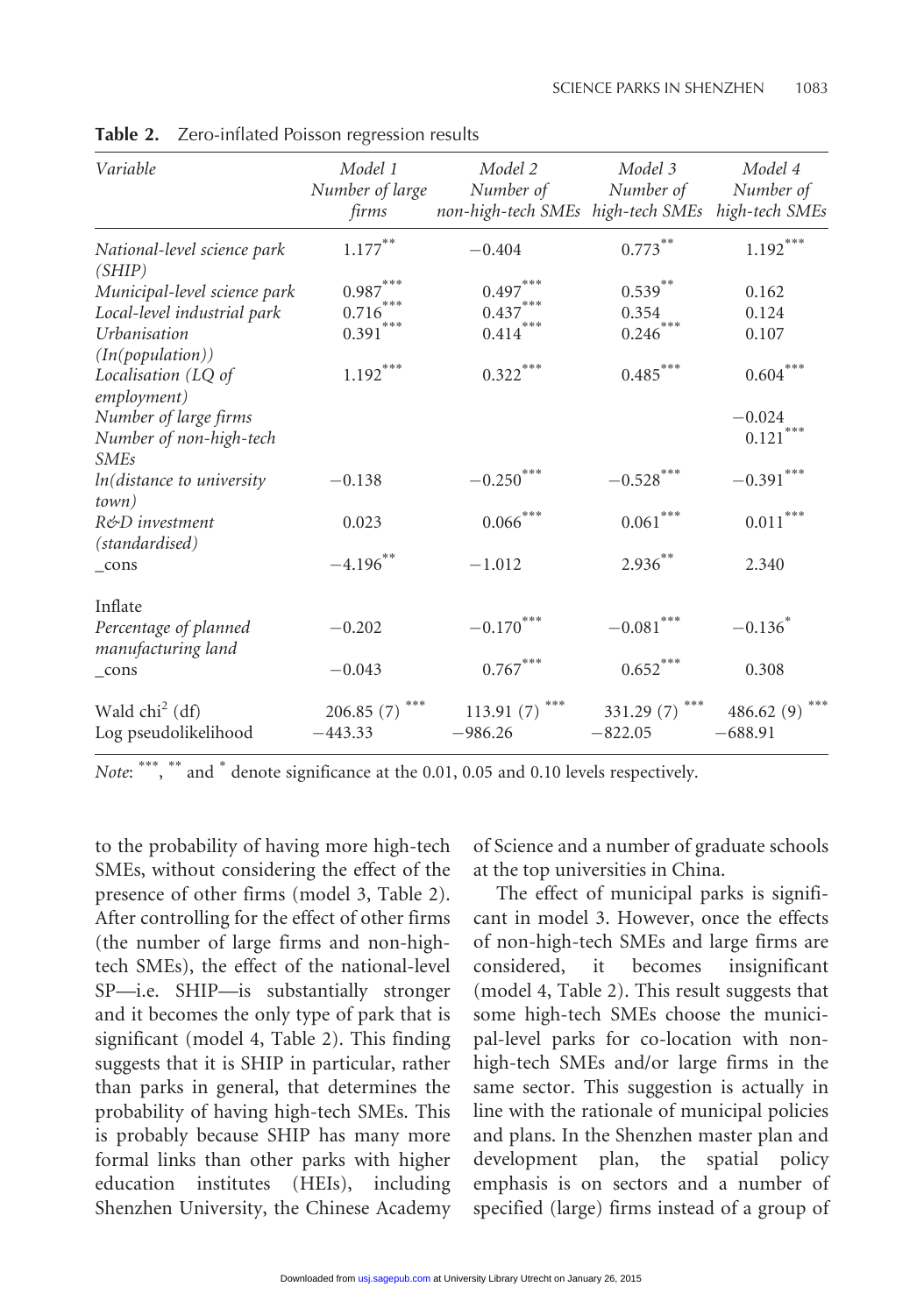firms based on new technologies. The emphasis of those policies is to promote a production chain rather than an innovative system, which reflects the government's attempt to establish a bridge between the existing low-tech and emerging high-tech firms (Shenzhen Planning Bureau, 2009). In this context, the municipal-level parks give priority to firms in certain sectors, without specific measures to distinguish between the technology levels and research intensities of firms.

Local IP is not an attractive destination for high-tech SMEs, regardless of whether we control for the presence of other firms (models 3 and 4, Table 2). This result is in line with our expectation, as local IPs mostly originate from early clusters of low-tech manufacturing firms developed by local communities, such as indigenous village collectives (Hao et al., 2012). Those parks are mainly dependent on autonomous management instead of government support. Rental factory premises in those parks constitute important sources of income for the local communities, which dictate short-term profit-maximising exercises instead of longer-term planning for technology development. Only limited resources can be offered to high-tech SMEs and incentives to attract high-tech development are completely lacking.

Interestingly, SHIP also exhibits a high probability of attracting large firms (model 1, Table 2). From a management perspective, it is understandable that SPs would have more resilient and stable tenants, such as large firms, which are more capable of coping with business uncertainties and, thus, thriving in the local economy of SPs. This finding is also confirmed by the significant positive effect of municipal- and local-level parks on large firms.

For non-high-tech SMEs, the effect of SHIP is neither significant nor positive. SHIP's demanding entry barrier deters

non-high-tech firms from locating there. In contrast, both municipal-level and locallevel parks show a positive effect on this group of firms. It is easy to understand why non-high-tech SMEs prefer local IPs, given the low rent and flexible entry barriers. Additionally, as we have explained, municipal-level parks put emphasis on the hightech sector without distinguishing the real technology level of firms, and thus can be attractive to the non-high-tech SMEs in a high-tech sector (in this case electronics).

#### 4.2 Estimates for Other Location Factors

The effects of other location factors are mostly in line with our expectations. Agglomeration economies show a significant positive effect on all three types of firms, with high-tech SMEs being only exception after controlling for the effect of other firms (model 4), and the urbanisation (population) factor is not significant. This finding contradicts the results of many empirical studies, which have found that high-tech firms are more likely to locate in densely populated areas (Viladecans-Marsal, 2004). This phenomenon could be explained by the different technology strategies that have been adopted by Chinese cities, emphasising technology transfer in a confined territory, such as SPs or industrial zones, rather than indigenous innovation which favours densely populated areas to increase the level of intellectual interaction and knowledge exchange.

Both measures of R&D activities, university<sup>5</sup> and private R&D, have a positive influence on the probability of having more high-tech SMEs (models 3 and 4, Table 2). The effects of those two variables, however, became weaker once we controlled for the presence of other firms (model 4, Table 2). This result indicates that other firms may play a complementary role in attracting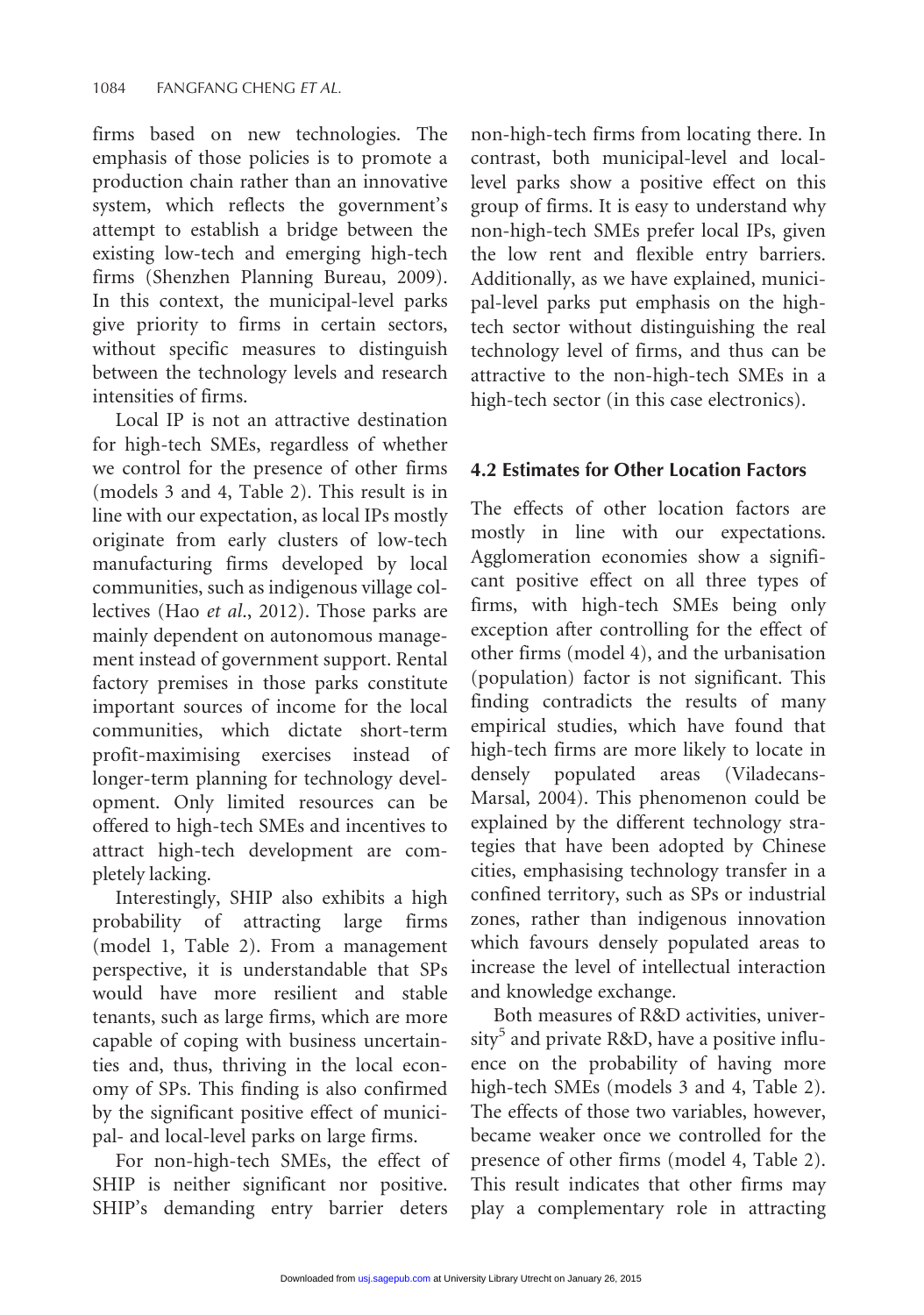high-tech SMEs to the vicinity of universities and private R&D. Note that the impact of university and private R&D is not significant for large firms (model 1, Table 2). This finding is consistent with previous findings that large firms in China tend to rely on inhouse technology development rather than external research sources (Leung, 1993; Sun, 2002).

Contradictory to our expectation, large firms do not have a significant impact on the probability of having high-tech SMEs. The non-high-tech SMEs, however, are found to have a significant positive effect.

# 5. Discussion and Conclusion

The phenomenon of SPs reflects a trend of structural changes characterised by the rise of technology-based activities since the late 20th century. In this context, SPs can be seen as both a policy tool and a strategy for spatial development aimed at clustering firms and new technologies. Despite the increasing number of SPs in both developed and developing countries, it is still unclear to what extent they have been successful. To address this, we have used fineresolution data to examine the impact of SPs on the locations of high-tech SMEs.

The contribution of this paper to the literature on SPs is two-fold. First, it disentangles the effect of SPs from other IPs in the location of firms. Secondly, it compares the locations of high-tech SMEs with non-hightech SMEs and large firms. Thirdly, this paper adds empirical evidence from China to the literature on SPs, which has so far been concentrated on Europe and North America.

We found that, as a tool for policy intervention, the presence of SPs significantly increases the probability of attracting more high-tech SMEs. The empirical results are consistent with our hypotheses and confirm

the general assumption of the positive effects of SPs in attracting high-tech SMEs.

The hierarchical structure of parks distinctively differentiates the Chinese case from previous empirical studies in developed countries. Clearly, the national-level parks focus on high-tech firms, the locallevel IPs concentrate on non-high-tech firms and the municipal-level parks play an intermediate role between non-high-tech and high-tech activities. Within the generally low-tech dominant Chinese manufacturing context, the hierarchically structured parks at different administrative layers function as an integrated system, which attempts to balance the development of both high-tech and low-tech firms.

The national-level SP, which benefits from more favourable policies and a more active R&D environment, is particularly favoured by high-tech SMEs and large firms. This finding implies potential competition between high-tech SMEs and large firms for space and resources. In this case, high-tech SMEs are in a more vulnerable position, as local policies have offered greater support to large firms since the late 1990s (see for example, Shenzhen Municipality, 1996; Shenzhen Bureau of Trade and Industry, 2003; Shenzhen Customs, 2009). The principal reason for this policy imbalance is the knowledge-based nature of high-tech SMEs; as knowledge is intangible and incrementally developed (often slowly), these firms can rarely meet ambitious economic goals (often set to be realised in a short time). In contrast, most large firms, if not entirely successfully, concentrate on manufacturing activities, which are more tangible and provide faster returns than knowledge-based activities. To sustain long-term economic growth, the vulnerable and emerging hightech sector must be securely anchored. Supporting policies should be implemented to develop and value services and resources for high-tech SMEs at the SPs by providing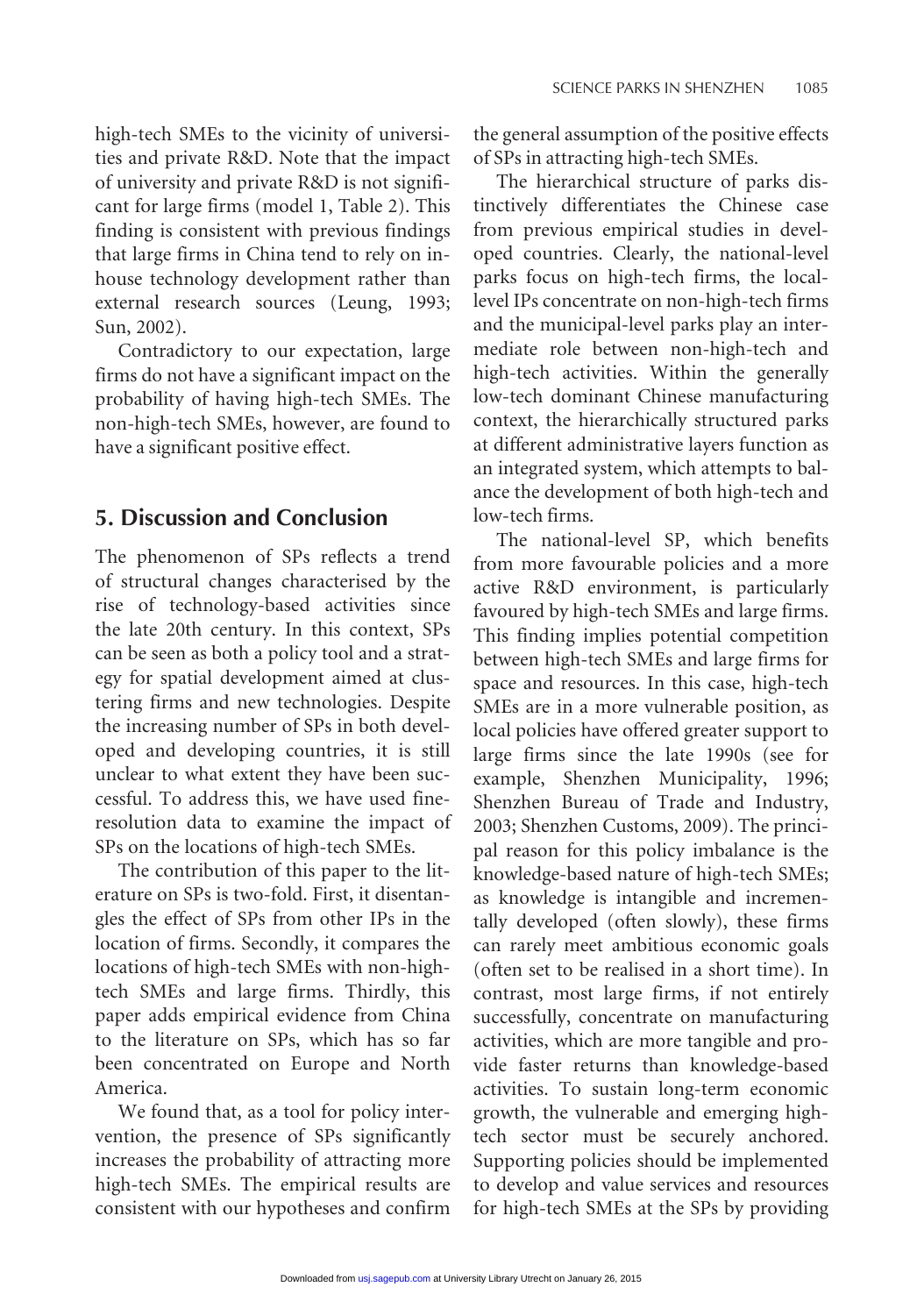sufficient space, building knowledge infrastructure and establishing a platform of cooperation between high-tech SMEs and large firms.

Interestingly, we found that municipallevel parks are attractive to non-high-tech and high-tech SMEs if we do not control for the effect of other firms. One explanation could be that SMEs in an early stage of development seek less expensive and more accessible locations. The municipal-level parks can be envisioned as appropriate environments for currently low- and medium-tech SMEs to grow and gradually transform into high-tech firms because their entry barriers are relatively flexible.

This study is an initial attempt to quantify the effect of SPs on the development of high-tech clusters in the Chinese context. The empirical results should be treated with caution. One major limitation is that we used a cross-sectional dataset, which may mask the underlying dynamics dictating the high-tech SMEs' locations. Testing hypotheses related to these dynamics requires additional data to detect temporal patterns in the distribution of high-tech SMEs and would be an interesting topic for future research. Moreover, our study is based on the case study of Shenzhen, which is distinctly different from most high-tech cities because it does not have a strong academic research profile. In Beijing and Shanghai, for instance, a substantial amount of high-tech firms are actually university spin-offs. Therefore universities and research institutes in those cities may have stronger roles in determining high-tech firms' locations. There are also some cities such as Suzhou, where the links between local universities and firms are weak. SPs may provide complementary resources for high-tech firms to cluster and prosper. Therefore our research findings should not be generalised without careful analysis of these differences. Nevertheless, qualitative

investigations are essential to understand the critical differences among a variety of parks other than their administrative status, to exemplify the mechanisms of those differences in shaping the distribution and performance of high-tech SMEs and to prescribe more effective policies for the future development of high-tech SMEs.

# Funding

This research received no specific grant from any funding agency in the public, commercial or notfor-profit sectors.

## **Notes**

- 1. Terms for SPs in Chinese: kejiyuan, gaoxinqu and gaoxin jishu kaifaqu and the like are used interchangeably.
- 2. Research intensity is measured as the share of R&D employees and share of R&D expenditure to total sales.
- 3. Firms with less than 500 employees are considered as SMEs.
- 4. As a rule of thumb, a variance whose VIF values are greater than 5 may merit further investigation. Tolerance, defined as 1/VIF, is used by many researchers to check the degree of colinearity. A tolerance value lower than 0.2 (equivalent to a VIF of 5) suggests that the variable could be considered as a linear combination of other independent variables.
- 5. The distance to the University Town as a reverse measure of the university's effect.

# References

- Aghion, P. and Howitt, P. (1992) A model of growth through creative destruction, Econometrica, 60(2), pp. 323–351.
- Anttiroiko, A. V. (2009) Making of an Asia– Pacific high-technology hub: reflections on the large-scale business site development projects of the Osaka city and the Osaka prefecture, Regional Studies, 43(5), pp. 759–769.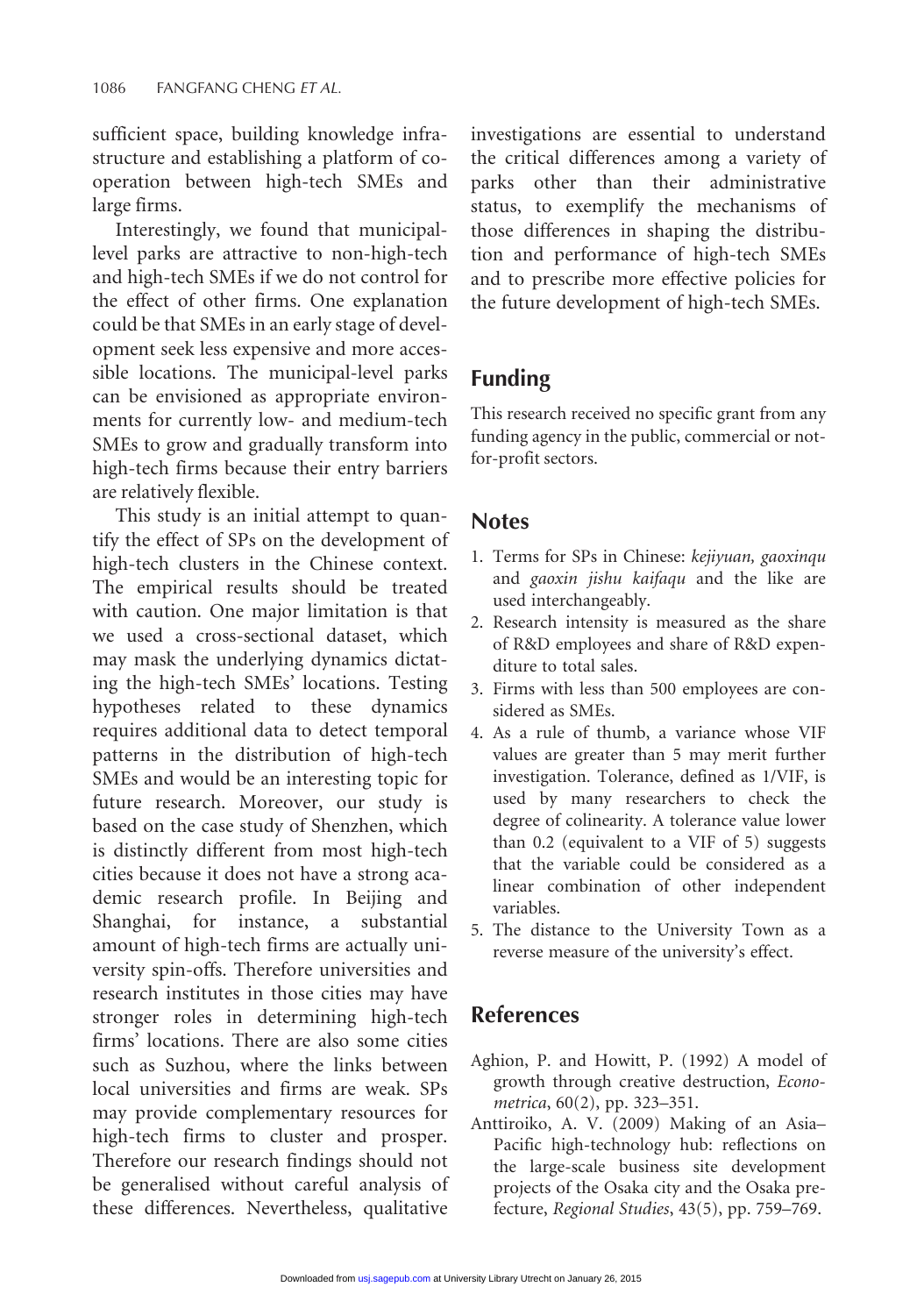- Audretsch, B. (1998) Agglomeration and the location of innovative activity, Oxford Review of Economic Policy, 14(2), pp. 18–29.
- Avnimelech, G., Schwartz, D. and Bar-El, R. (2007) Entrepreneurial high-tech cluster development: Israel's experience with venture capital and technological incubators, European Planning Studies, 15(9), pp. 1181–1198.
- Bathelt, H., Malmberg, A. and Maskell, P. (2004) Clusters and knowledge: local buzz, global pipelines and the process of knowledge creation, Progress in Human Geography, 28(1), pp. 31–56.
- Burger, M., Oort, F. van and Linders, G. J. (2009) On the specification of the gravity model of trade: zeros, excess zeros and zero-inflated estimation, Spatial Economic Analysis, 4(2), pp. 167–190.
- Cao, C. (2004) Zhongguancun and China's hightech parks in transition: 'Growing pains' or 'premature senility'?, Asian Survey, 44(5), pp. 647–668.
- Castells, M. and Hall, P. (1994) Technopoles of the World: The Making of Twenty-first-century Industrial Complexes. London: Routledge.
- Chan, K.-Y. A., Oerlemans, L. A. G. and Pretorius, M. W. (2010) Knowledge exchange behaviours of science park firms: the innovation hub case, Technology Analysis & Strategic Management, 22(2), pp. 207–228.
- Chen, H. (2009) Development and spatial distribution of high-tech parks in China, Economic Geography, 29(11), pp. 1762–1769.
- Chinitz, B. (1961) Contrasts in agglomeration: New York and Pittsburgh, American Economic Review, 51, pp. 279–289.
- Colombo, M. G. and Delmastro, M. (2002) How effective are technology incubators? Evidence from Italy, Research Policy, 31(7), pp. 1103–1122.
- Dierdonck, R. van, Debackere, K. and Rappa, M. A. (1991) An assessment of science parks: towards a better understanding of their role in the diffusion of technological knowledge, R&D Management, 21(2), pp. 109–124.
- Doring, T. and Schnellenbach, J. (2006) What do we know about geographical knowledge spillovers and regional growth? A survey of the literature, Regional Studies, 40(3), pp. 375–395.
- Enright, M. (1994) Organisation and coordination in geographically concentrated

industries, in: D. Raff and N. Lamoreaux (Eds) Coordination and Information: Historical Perspectives on the Organization of Enterprise. Chicago, IL: Universoty of Chicago Press.

- Enright, M., Scott, E. and Chang, K. (2005) Regional Powerhouse: The Greater Pearl River Delta and the Rise of China. Singapore: Wiley.
- Fang, C. and Xie, Y. (2008) Site planning and guiding principles of hi-tech parks in China: Shenzhen as a case study, Environment and Planning B, 35(1), pp. 100–121.
- Feldman, M. P. and Florida, R. (1994) The geographic sources of innovation: technological infrastructure and product innovation in the United States, Annals of the Association of American Geographers, 84(2), pp. 210–229.
- Felsenstein, D. (1994) University-related science parks: 'seedbeds' or 'enclaves' of innovation?, Technovation, 14(2), pp. 93–110.
- Ferguson, R. and Olofsson, C. (2004) Science parks and the development of NTBFs: location, survival and growth, The Journal of Technology Transfer, 29(1), pp. 5–17.
- Garnsey, E. and Heffernan, P. (2005) High-technology clustering through spin-out and attraction: the Cambridge case, Regional Studies, 39(8), pp. 1127–1144.
- Grinstein, A. and Goldman, A. (2006) Characterizing the technology firm: an exploratory study, Research Policy, 35(1), pp. 121–143.
- Gu, C. and Chen, G. (2001) Expanding the industrial horizon in Shenzhen: globalization, industrial restructuring and transformation, *Economic Geography*, 21(3), pp. 261–265.
- Guangdong Provincial Government (1992) Provisions for implementing policies for high-tech parks in Guangdong Province. Guangzhou.
- Hanink, D. M., Ebenstein, A. Y. and Cromley, R. G. (2011) Spatial analysis of selected manufacturing and service sectors in China's economy using county employment data for 1990 and 2000, Regional Studies, 45(3), pp. 351–369.
- Hao, P., Geertman, S., Hooimeijer, P. and Sliuzas, R. (2012) The land-use diversity of urban villages in Shenzen, Environment and Planning A, 44(11), pp. 2742–2764.
- He, C., Wei, Y. and Pan, F. (2007) Geographical concentration of manufacturing industries in China: the importance of spatial and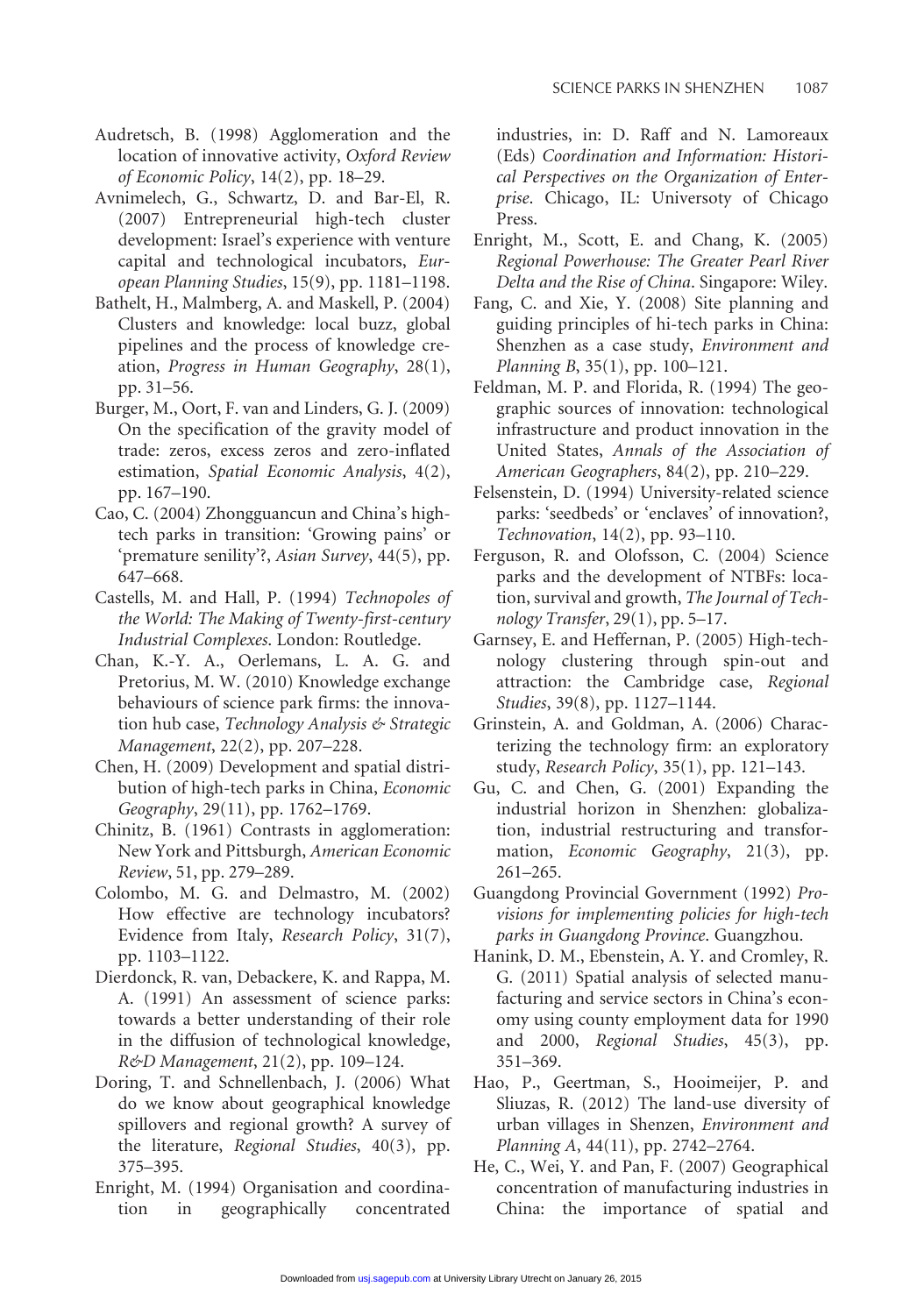industrial scales, Eurasian Geography and Economics, 48(5), pp. 603–625.

- Huang, K. F., Yu, C. M. J. and Seetoo, D. H. (2012) Firm innovation in policy-driven parks and spontaneous clusters: the smaller firm the better?, Journal of Technology Transfer, 37(5), pp. 715–731.
- Jacobs, J. (1969) The Economy of Cities. New York: Vintage.
- Krugman, P. R. (1991) Geography and Trade. Cambridge, MA: MIT Press.
- Leung, C. K. (1993) Personal contacts, subcontracting linkages, and development in the Hong Kong–Zhujiang delta region, Annals of the Association of American Geographers, 83(2), pp. 272–302.
- Leung, C. K. and Wu, C. T. (1995) Innovation environment, R&D linkages and technology development in Hong Kong, Regional Studies, 29(6), pp. 533–546.
- Linden, G., Kraemer, K. L. and Dedrick, J. (2009) Who captures value in a global innovation network? The case of Apple's iPod, Communications of the ACM, 52(3), pp. 140–144.
- Lo, C. (1987) Socialist ideology and urban strategies in China, Urban Geography, 8(5), pp. 440–458.
- Lofsten, H. and Lindelof, P. (2002) Science parks and the growth of new technology-based firms: academic–industry links, innovation and markets, Research Policy, 31(6), pp. 859–876.
- Malmberg, A. (1997) Industrial geography: location and learning, Progress in Human Geogra $phy, 21(4), pp. 573-582.$
- Massey, D. and Wield, D. (1992) Science parks: a concept in science, society, and space, Environment and Planning D, 10(4), pp. 411–422.
- McGee, T. G. (1991) The emergence of desakota regions in Asia: expanding a hypothesis, in N. Ginsberg, B. Koppel and T.G. McGee (Eds) The Extended Metropolis: Settlement Transition in Asia, pp. 3–25. Honolulu: University of Hawaii Press.
- Ministry of Science and Technology (2011) List of national high-tech development zones (http://www.most.gov.cn/gxjscykfq/gxjsgxqml/; accessed 7 August 2011).
- Ng, M. K. (2003) Shenzhen, Cities, 20(6), pp. 429–441.
- Phan, P. H., Siegel, D. S. and Wright, M. (2005) Science parks and incubators: observations,

synthesis and future research, Journal of Business Venturing, 20(2), pp. 165–182.

- Phillips, S. A. M. and Yeung, H. W. C. (2003) A place for R&D? The Singapore science park, Urban Studies, 40(4), pp. 707–732.
- Ponds, R., Oort, F. van and Frenken, K. (2010) Innovation, spillovers and university–industry collaboration: an extended knowledge production function approach, Journal of Economic Geography, 10(2), pp. 231–255.
- Rama, R., Ferguson, D. and Melero, A. (2003) Subcontracting networks in industrial districts: the electronics industries of Madrid, Regional Studies, 37(1), pp. 71–88.
- Scott, A. J. (1988) New Industrial Spaces: Flexible Production Organization and Regional Development in North America and Western Europe. London: Pion.
- Shenzhen Bureau of Trade and Industry (2001) Guidance on transforming traditional industries with high-tech or advanced applicable technologies. Shenzhen.
- Shenzhen Bureau of Trade and Industry (2003) Specific measures to facilitate green pass services to large enterprises. Shenzhen.
- Shenzhen Customs (2009) Large companies benefit from Shenzhen customs' supportive measures to survive the financial crisis (http://shenzhen. customs.gov.cn/publish/portal109/tab1686/ module8194/info182419.htm; accessed May 2011).
- Shenzhen Municipality (1996) Measures to support the reform and development of selective large enterprises. Shenzhen.
- Shenzhen Planning Bureau (2006) Transformation and evolution: Shenzhen 2010. Shenzhen.
- Shenzhen Planning Bureau (2009) Shenzhen high-tech park development plan 2009–2015. Shenzhen Municipality, Shenzhen.
- Shenzhen Statistics Bureau (2008) Shenzhen Statistical Yearbook 2008. Shenzhen: Statistics Bureau Press.
- Siegel, D. S., Westhead, P. and Wright, M. (2003) Science parks and the performance of new technology-based firms: a review of recent UK evidence and an agenda for future research, Small Business Economics, 20(2), pp. 177–184.
- Soest, D. P. van, Gerking, S. and van Oort, F. G. (2006) Spatial impacts of agglomeration externalities, Journal of Regional Science, 46(5), pp. 881–899.